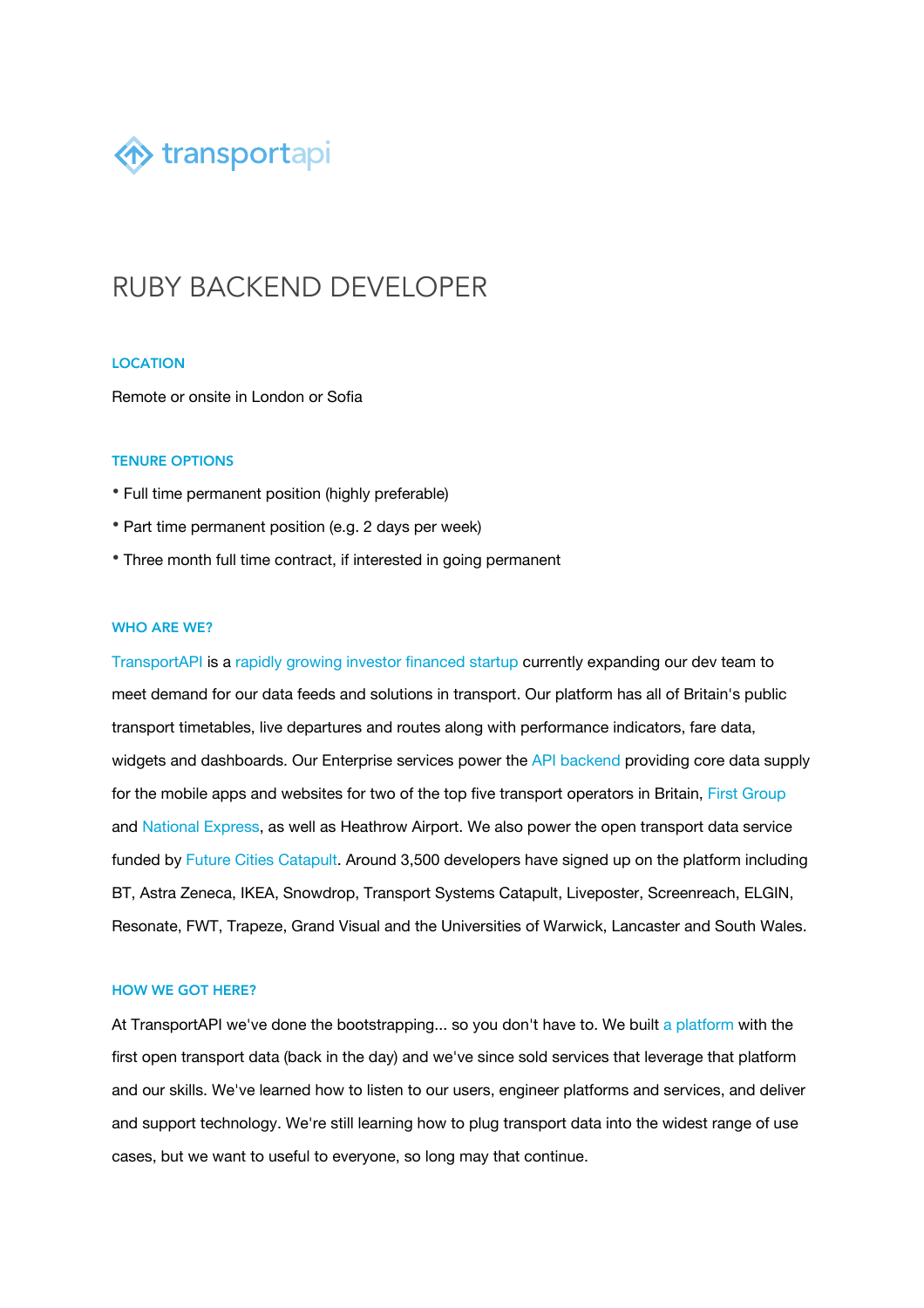#### WHAT ARE WE ABOUT?

Our roots are in the open data community and academia and we've spent lots of time campaigning to get the data we now use. We're now about growing our already sustainable business so that it makes money while also being open. We are not about creating a business built on restrictive licences to content. We are about creating services that add value to the data so our customers can deliver. Our job is to get hold of the data source, sort it out and deliver useful data feeds at scale. We want to avoid locking, closed data or derived data rights to provide services that can be remixed, re‐ invented and redistributed by our partners.

#### HOW AMBITIOUS ARE WE?

We only want to get the whole world's transport data into our service platform (we don't think small). We have started in the UK as that is where the most open data is right now but we want to expand our platform to all countries that open their transport data in time. We know that transport data will become embedded in everything and our platform will provide the feeds to power cool apps and services. We hope this will continue to drive a wave of innovation around travel information, benefiting both travellers and operators. So, the plan is global domination by making ourselves indispensable to transport operators, transport hubs, app developers, hyper-local media, local authorities, regulators, campaigners and well, basically, everyone.

#### WHAT WE ARE LIKE?

OK. There's no way to hide this. We are geeks with an ever so slight obsession with trains and buses. But we marry this with a deep insight into transportation businesses and commuter experience. We're all about delivery but know how to pivot if we need to. We practice agile development but the gravitational force of our platform always pulls us back to pragmatics. We have our tools of choice in Ruby on Rails, PostgreSQL and Chef running on AWS but we develop in Go, Java, Objective C and Python when needed. That's us. Startup becoming global utility in ten years.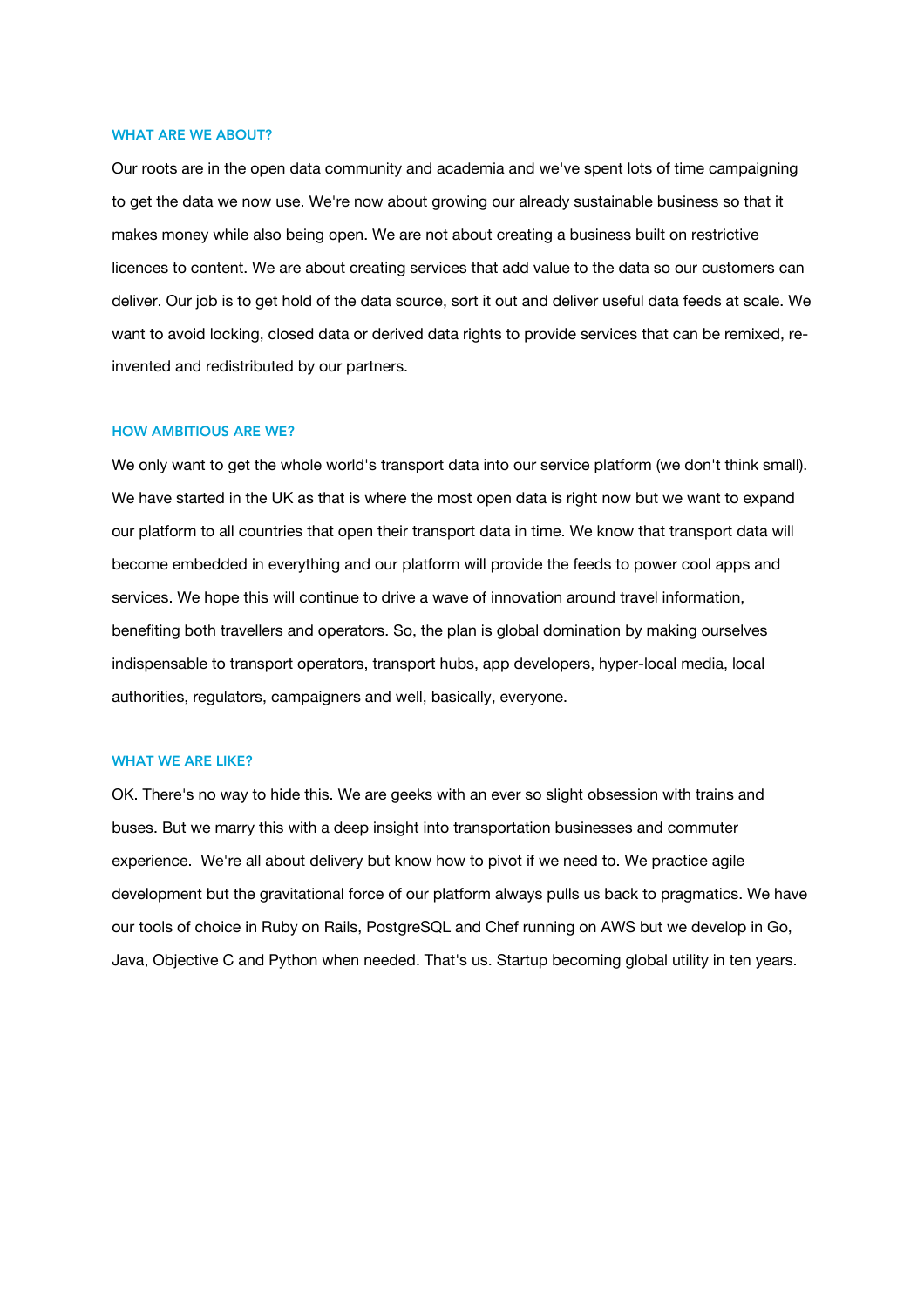#### **RESPONSIBILITIES**

You will be part of the dev team developing core technology for [transportapi.com,](http://transportapi.com/) its API and related microservices. Specific responsibilities would include:

- Designing and developing new endpoints for the API
- Designing, implementing and using internal backend libraries
- Streamlining the import of static schedule data and live streaming data feeds
- Web service development and deployment

## **EXPERIENCE**

#### ESSENTIAL

- Demonstrable experience of backend development, highly preferable in Ruby (Ruby on Rails
- experience a huge plus)
- Writing solid, clean, reusable, modular and well-tested code with clear and well-thought-out design
- Writing code collaboratively through Github pull requests, code reviews, code style guides, pair programming, etc.
- Experience in development of scalable web services and APIs reliant on large dynamic databases
- Parsing and analysing high volume data streams in realtime
- Data ETL

### DESIRABLE

- RESTful API design and development experience with JSON
- A DevOps attitude: you write it, you deploy it
- Experience with IT automation frameworks such as Chef (or Puppet, etc.) and Continuous Delivery
- Experience with UK transport industry data for bus, train, tube: schedules & live feeds, TransX‐

change, the Network Rail data feeds, the National Rail Enquiries data feeds

• Database design & optimisation: ensuring the efficient and reliable running of database servers, preferably PostgreSQL

• System administration: administration of servers, systems and networks, with skills in optimising services, performance testing, etc.

- Web service architectures, including failover and load balancing
- Experience with running large deployments on AWS